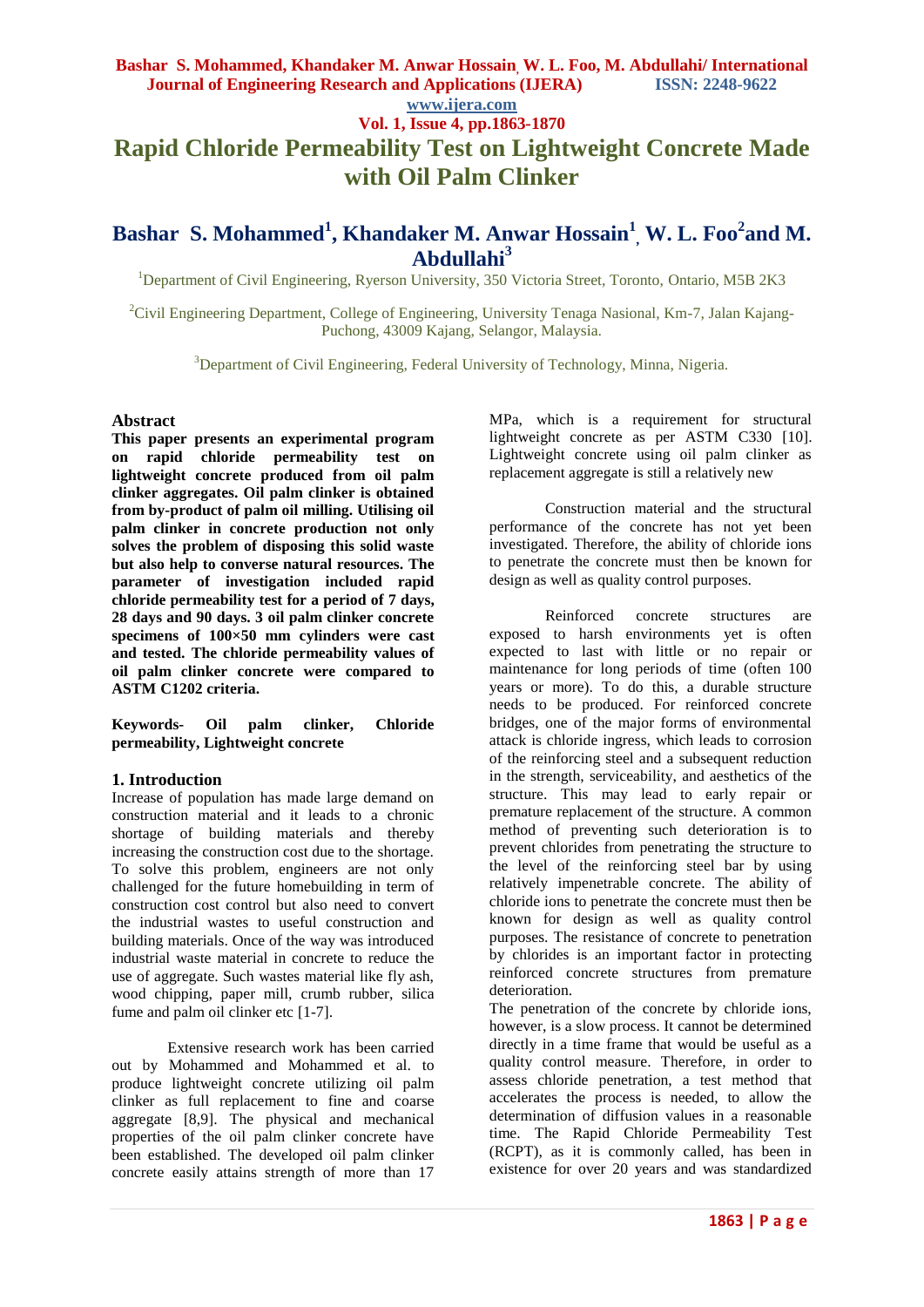**Vol. 1, Issue 4, pp.1863-1870**

by ASTM over 16 years ago. The test is used extensively in the concrete industry for assessing concrete quality.

**2. Oil Palm Clinker Aggregate Properties**

The oil palm clinker was sieved to 2 categories which is fine aggregate  $\left( < 5 \text{mm} \right)$  and coarse aggregate (5mm-14mm). Table 1 below shows the aggregate properties for both fine and coarse aggregate.

| <b>Properties</b>                | <b>Fine</b> | Coarse   |  |
|----------------------------------|-------------|----------|--|
| Aggregate size (mm)              | $\leq 5$    | $5 - 14$ |  |
| Bulk Density $(kg/m^3)$          | 1118.86     | 781.08   |  |
| Specific gravity (SSD)           | 2.01        | 1.82     |  |
| Moisture content                 | 0.11        | 0.07     |  |
| Water absorption (24 hours)      | 26.45       | 4.35     |  |
| Fineness modulus                 | 3.31        | 6.75     |  |
| Los Angeles abrasion value, %    |             | 27.09    |  |
| Aggregate impact value (AIV), %  | ۰           | 25.36    |  |
| Aggregate crushing value (ACV),% |             | 18.08    |  |

**Table 1: Properties of oil palm clinker**

Aggregates having dry unit weights (of less than)  $1200 \text{ kg/m}^3$  are classified as lightweight [11]. Due to the porous nature of oil palm clinker aggregate, low bulk density and high water absorption were expected. Oil palm clinker fine and coarse aggregate has a unit weight of 1119  $kg/m<sup>3</sup>$ and 781 kg/m<sup>3</sup>. This is approximately 25% lighter compared to the conventional river fine sand [12] and 48% lighter compared to the crashed granite stone [13]. Consequently, the resulting concrete will be lightweight. This reduces the overall dead load in a structure, which comes with a significant amount of saving in the total construction cost.

In general, most lightweight aggregate have higher water absorption values compared to conventional aggregate. Although oil palm clinker has high water absorption, even higher water absorption were reported for pumice aggregate which have a value of about 37% [14]. However the high water absorption of oil palm clinker aggregate can be beneficial to the resulting hardened concrete. It has been reported that lightweight concretes with porous aggregate (high water absorption) are less sensitive to poor curing as compared to normal weight concrete especially in the early ages due to the internal water supply stored in the porous lightweight aggregate. [15]

From Table 1, it can be observed that the aggregate impact value (AIV) and aggregate crushing value (ACV) of oil palm clinker aggregates were higher compared to the conventional crushed stone aggregates [12]. More specifically the AIV and ACV were approximately 34% and 30% higher respectively compared to the granite aggregate. The higher ACV value for the oil palm clinker aggregate might be caused by the

particle shape of oil palm clinker used in this study which is porous and angular. The aggregate with such shape and condition have the possibility to be crushed when load is applied on them.

### **3. Experimental Program**

### **3.1. Material**

The materials used in this work are water, Ordinary Portland Cement and oil palm clinker aggregate. The water used is a potable drinking water from tap which suitable for concrete work [16]. Commercial cement meeting the ASTM C150 [17] for Type I Portland cement was employed in this study. The aggregate used is oil palm clinker obtained from locally palm oil manufacturer in Malaysia. The clinkers are crushed and were separated into desired size; fine aggregate (particles less than5mm) and coarse aggregate (particle between 5-14mm).

### **3.2. Mix Proportions**

The mix proportioning was done in according to the requirements of ACI Committee 211.2-98 [18]. A central composite design (CCD) was employed for the factor setting after an extensive trail mixes were done in the laboratory. The factors used in this work are water-cement ration  $(x_1)$  and cement content  $(x_2)$ . Each factor has fixed the limit in accordance to the requirements of ACI Committee 211.2-98 [18] which water-cement ratio and cement content have range 0.40-0.46 and 480-520  $kg/m<sup>3</sup>$  respectively. The factors value is shown in Table 2.

**Table 2: Factor setting using central composite design**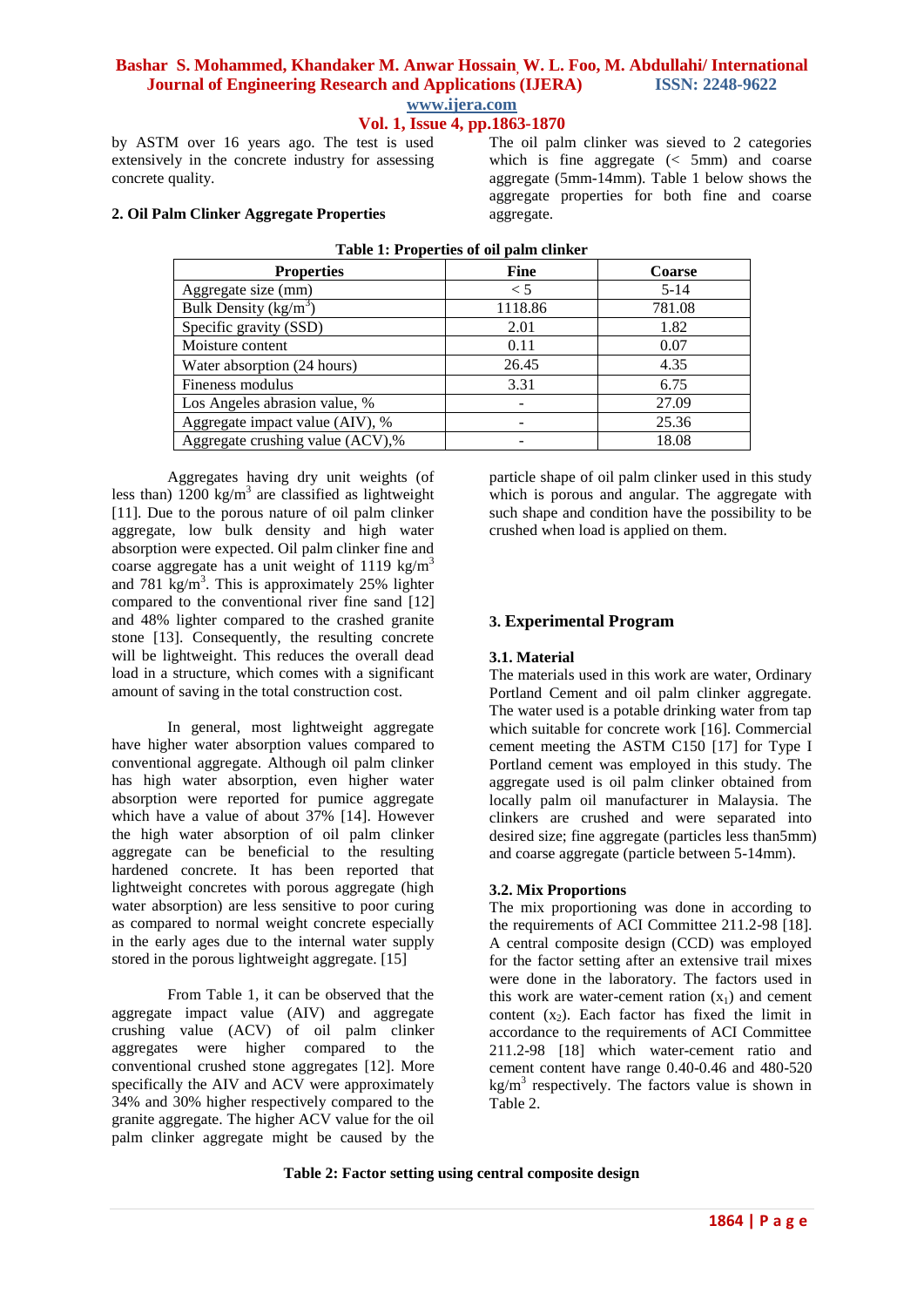| $\sim$ $\sim$ $\sim$ $\sim$ $\sim$ $\sim$ $\sim$<br><b>PPIAUUL IUIU</b> |                |         |        |                |                |  |
|-------------------------------------------------------------------------|----------------|---------|--------|----------------|----------------|--|
| Factor                                                                  | Axial<br>point | minimum | centre | <b>Maximum</b> | Axial<br>point |  |
| $X_1$                                                                   | 0.38           | 0.40    | 0.44   | 0.46           | 0.50           |  |
| X2                                                                      | 460.00         | 480.00  | 500.00 | 520.00         | 540.00         |  |

### **www.ijera.com Vol. 1, Issue 4, pp.1863-1870**

Figure 1 has shown the water-cement ratio verses cement content in the range water-cement ratio (0.4-0.46) and cement content (480-520

 $kg/m<sup>3</sup>$ ). 5 mixes proportions design were chosen to obtain the concrete properties and the five mixes proportion were denoted as A1, A2, A3, A4 and A5 respectively.



**Figure 1: Mix proportion water-cement ration over cement content**

The aggregate is considered in dry condition since oil palm clinker is easily loses its water. The natural moisture content of oil palm clinker is almost zero when the aggregate is kept for some day. Since material results have shown that oil palm clinker have high value of water absorption so pre-soaking oil palm clinker for 24 hours with water was employed before mixing. This is expected to prevent further absorption during mixing. The saturated surface dry (SSD) state oil palm clinker was obtained. Two stage mixing approach was employed to allow the cement paste to coat the aggregate permitting the absorbed water to be retained and preventing any water absorption or penetration of cement paste into the aggregate. For each of the mix proportions the air dry density was measured in accordance to the requirement of [19]. Nine cylindrical and three 100mm x 100mm x 500mm concrete specimens were cast and cured under water according to the requirement of [20] for each mixes and the specimens tested for compressive strength, splitting tensile strength, flexural strength and modulus of elasticity at 28 days in accordance to the requirement of [21-24].

### **3.3 Compressive Strength Test**

Compressive strength test usually gives an overall picture of the quality of concrete because strength is directly related to the structure of the hydrated cement paste. The compression test is an important concrete test to determine the strength development of the concrete specimens. Compressive strength tests were performed on the cube specimens at the ages of 28 days.

### **3.4 Splitting Tensile Strength**

The indirect method of applying tension in the form of splitting was conducted to evaluate tensile properties of POC concrete. The split tensile strength is a more reliable technique to evaluate tensile strength of concrete (lower coefficient of variation) compared to other methods. The split tensile strength of 150 mm diameter and 300 mm high concrete cylindrical specimens was determined to assess the tensile properties of the POC concrete.

### **3.5. Air Dry Density**

The measured or calculated equilibrium density of structural lightweight concrete determines whether specified density requirements have been met. Test Method ASTM C567 - 05a will be use to determine the density of 100 mm x100mm POC concrete cube specimens at the ages of 28 days.

### **3.6 Modulus of Rupture**

Modulus of Rupture (MOR) for concrete is the tensile strength of the concrete determined using a flexural specimen. ASTM C78 Flexural Strength of Concrete (Using Simple Beam with Third-Point Loading) will be used to determine the MOR of 100mm x 100mm x 500mm Moist-cured POC concrete beams at the ages of 28 days.

### **3.7 Elastic modulus**

Modulus of elasticity is the ratio of the stress applied to a body to the strain that results in the body in response to it. The modulus of elasticity of a material is a measure of its stiffness and for most materials remains constant over a range of stress. The modulus of elasticity of 150 mm diameter and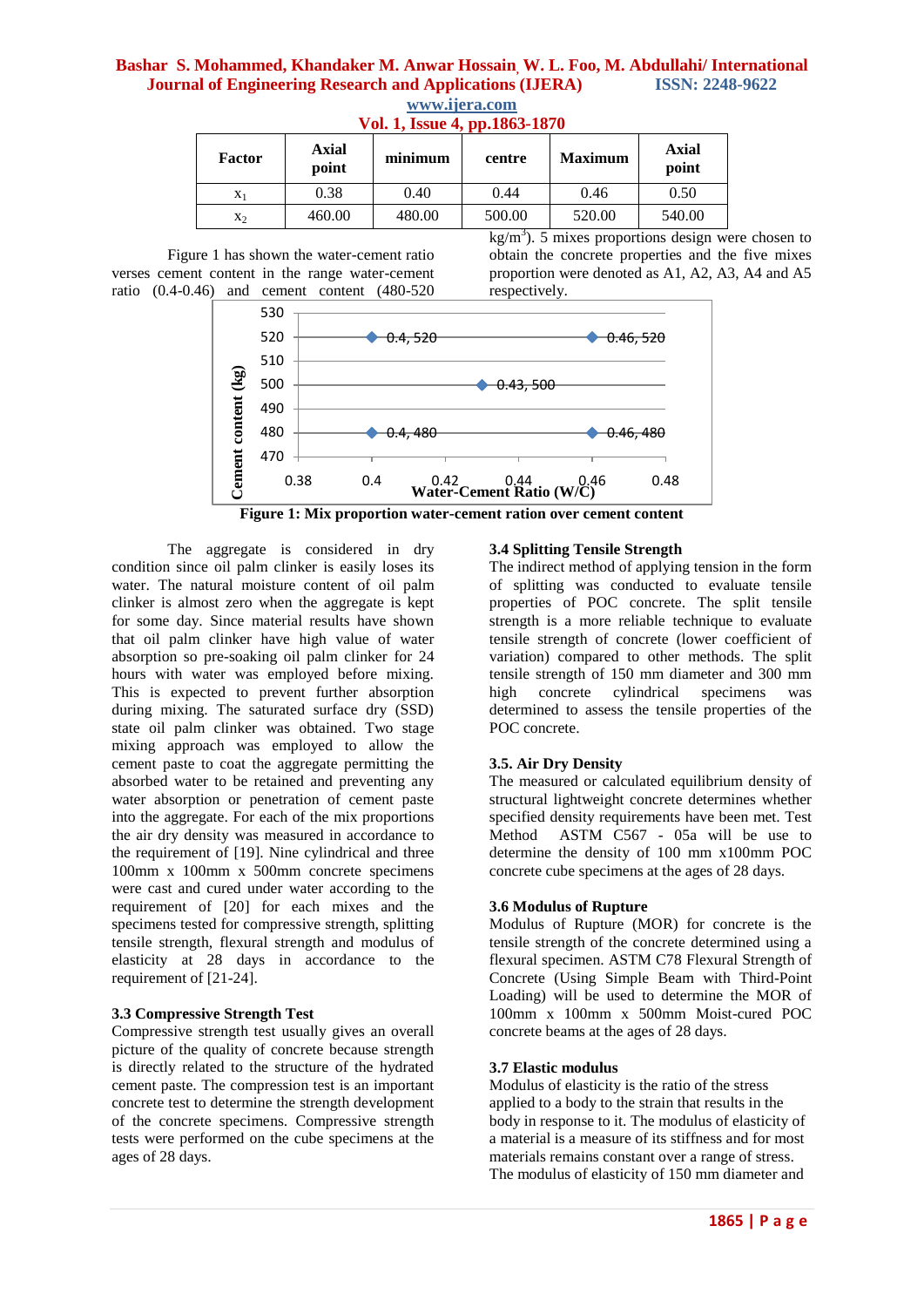### **Vol. 1, Issue 4, pp.1863-1870**

300 mm high concrete cylindrical specimens was determined to assess the mechanical properties of the POC concrete at age of 28 days.

### **3.8 Rapid Chloride Permeability Test**

The Rapid Chloride Permeability Test method (RCPT) was carried out in accordance to ASTM C 1202 [25]. The concrete specimen used for this test was 100 mm diameter x 50 mm thick slices cut from middle portion of the 100 mm diameter x 200 mm height cylindrical specimen. Figure 2 shows the top view of RCPT set up. A direct current voltage of  $60.0 \pm 0.1$  V was applied across the two faces and the current passing through the concrete specimen was monitored at 30 min intervals over a period of 6 h. The total charge passed in Coulombs was determined and the rating of the concrete was

determined according to Table 3. The tests were performed at the age of 7, 28 and 90 days and the results obtained at each age were reported as an average of three tested specimens. The following formula, based on the trapezoidal rule can be used to calculate the average current flowing through one cell.

$$
\overline{Q}
$$

$$
Q = 900(I_0+2I_{30}+2I_{60}+2I_{90}+2I_{120}+...+2I_{300}+2I_{330}+I_{360}) =
$$

Where,

 $Q =$  current flowing through one cell (coulombs)  $I_0$  = Current reading in amperes immediately after voltage is applied, and

 $I_t$  = Current reading in amperes at t minutes after voltage is applied

| <b>Charge passing in Coulombs</b> | Chloride permeability rating |
|-----------------------------------|------------------------------|
| Greater than 4000                 | High                         |
| 2001 to 4000 Moderate             | Moderate                     |
| 1001 to 2000                      | low                          |
| 100 to 1000                       | Very low                     |
| Less than 100 Negligible          | Negligible                   |

**Table 3: RCPT ratings as per ASTM C 1202**



**Figure 2: Schematic diagram of RCPT (ASTM C 1202-94)**

### **4. Results and Discussions**

### **4.1 Properties of POC Concrete**

The properties of the hardened oil palm clinker concrete for the 5 mix proportions tested at an age of 28 days are presented in Table 4.

| <b>Mixture</b> | Air dry<br>density<br>$(kg/m^3)$ | Compressive<br>strength,<br><b>MPa</b> | <b>Splitting tensile</b><br>strength,<br><b>MPa</b> | <b>Modulus of</b><br>rupture,<br><b>MPa</b> | <b>Elastic</b><br>modulus,<br>Gpa |
|----------------|----------------------------------|----------------------------------------|-----------------------------------------------------|---------------------------------------------|-----------------------------------|
| A1             | 1845.62                          | 42.56                                  | 2.72                                                | 4.64                                        | 26.94                             |
| A2             | 1835.79                          | 32.08                                  | 2.51                                                | 4.38                                        | 19.35                             |
| A <sub>3</sub> | 1832.95                          | 27.15                                  | 2.26                                                | 4.01                                        | 16.87                             |
| A4             | 1820.53                          | 26.52                                  | 1.90                                                | 3.64                                        | 12.61                             |
| A5             | 1818.24                          | 25.50                                  | 1.85                                                | 3.46                                        | 9.73                              |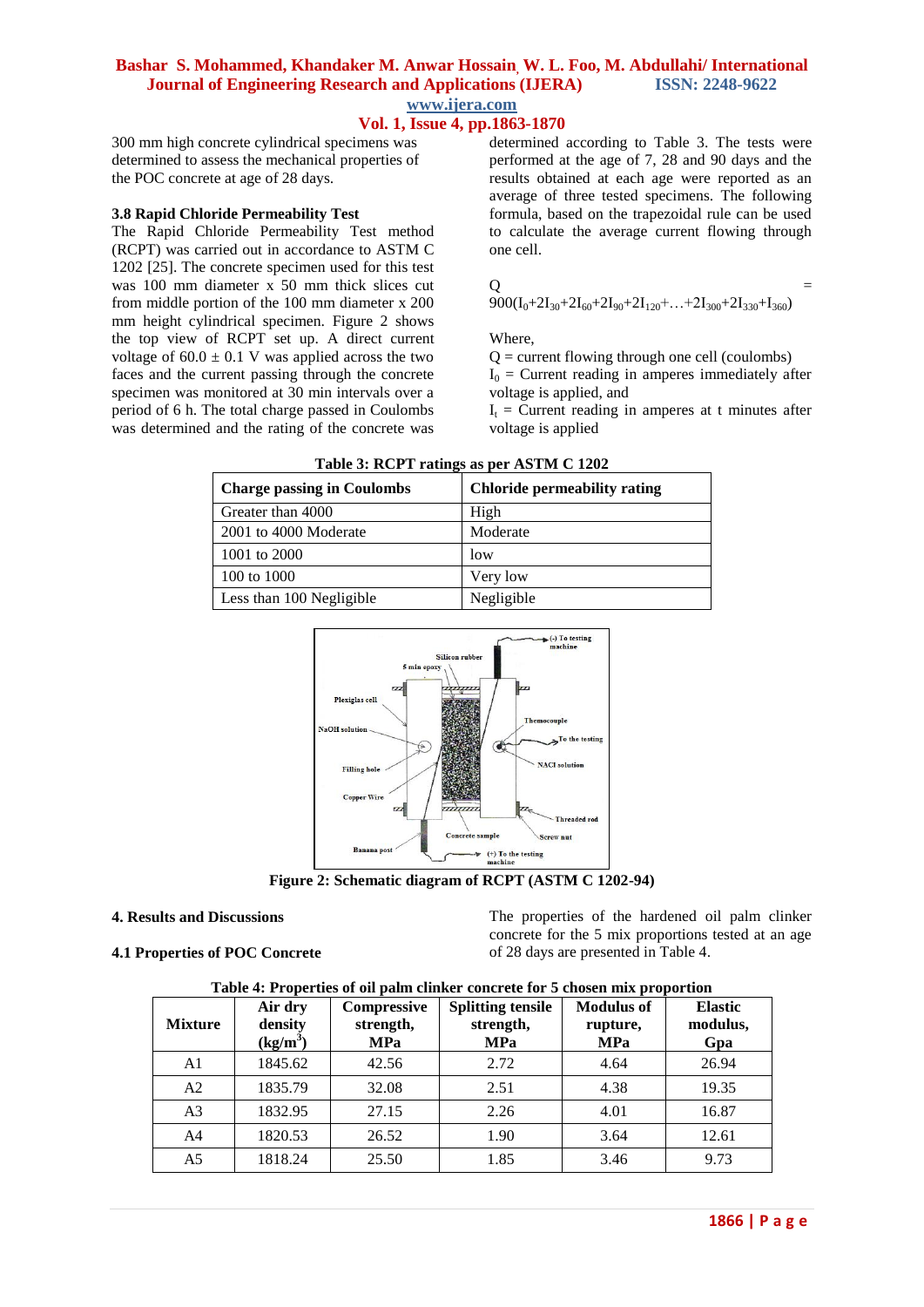### **Vol. 1, Issue 4, pp.1863-1870**

Figure 3 show the test result for compressive strength ranges between 25.5 to 42.56 N/mm<sup>2</sup> . It is approximately 60% higher than the minimum required strength of 17 N/mm<sup>2</sup> for structural lightweight concrete recommended by ASTM C330 [10].



**Figure 3: The Compressive strength of POC concrete**

Lightweight concrete normally have density of less than 2000  $\text{kg/m}^3$  and the air dry density for oil palm clinker concrete ranges between 1818.24 to 1845.62 kg/m<sup>3</sup> are fall within

this limit and it is approximately 16% lighter than normal concrete  $(2200 \text{ kg/m}^3)$ . The result was show in Figure 4. [13].



**Figure 4: The Density of POC concrete**

The test results shown that the oil palm clinker concrete modulus of elasticity ranges 9.73 to 26.94 GPa. The splitting tensile strength and modulus of rupture result ranges 1.85 to 2.72 N/mm<sup>2</sup> and 3.46 to 4.64 N/mm<sup>2</sup> respectively. The results show that splitting tensile strength and modulus of rupture have an increasing value by increase the cement content and a decreasing value by increase the water-cement ratio.

### **4.2 Rapid Chloride Permeability Test**

The centralize mix proportion (A3) which compressive strength ranged within 25-30 N/mm<sup>2</sup> was chosen to be use in the further study of RCPT with oil palm clinker concrete. The acceptable mix comprised 500 kg/m<sup>3</sup> cement, 473 kg/m<sup>3</sup> fine oil palm clinker aggregate, 155 kg/m<sup>3</sup> coarse oil palm clinker aggregate and with a free water/cement ratio of 0.44. The concrete properties are presented in Table 5.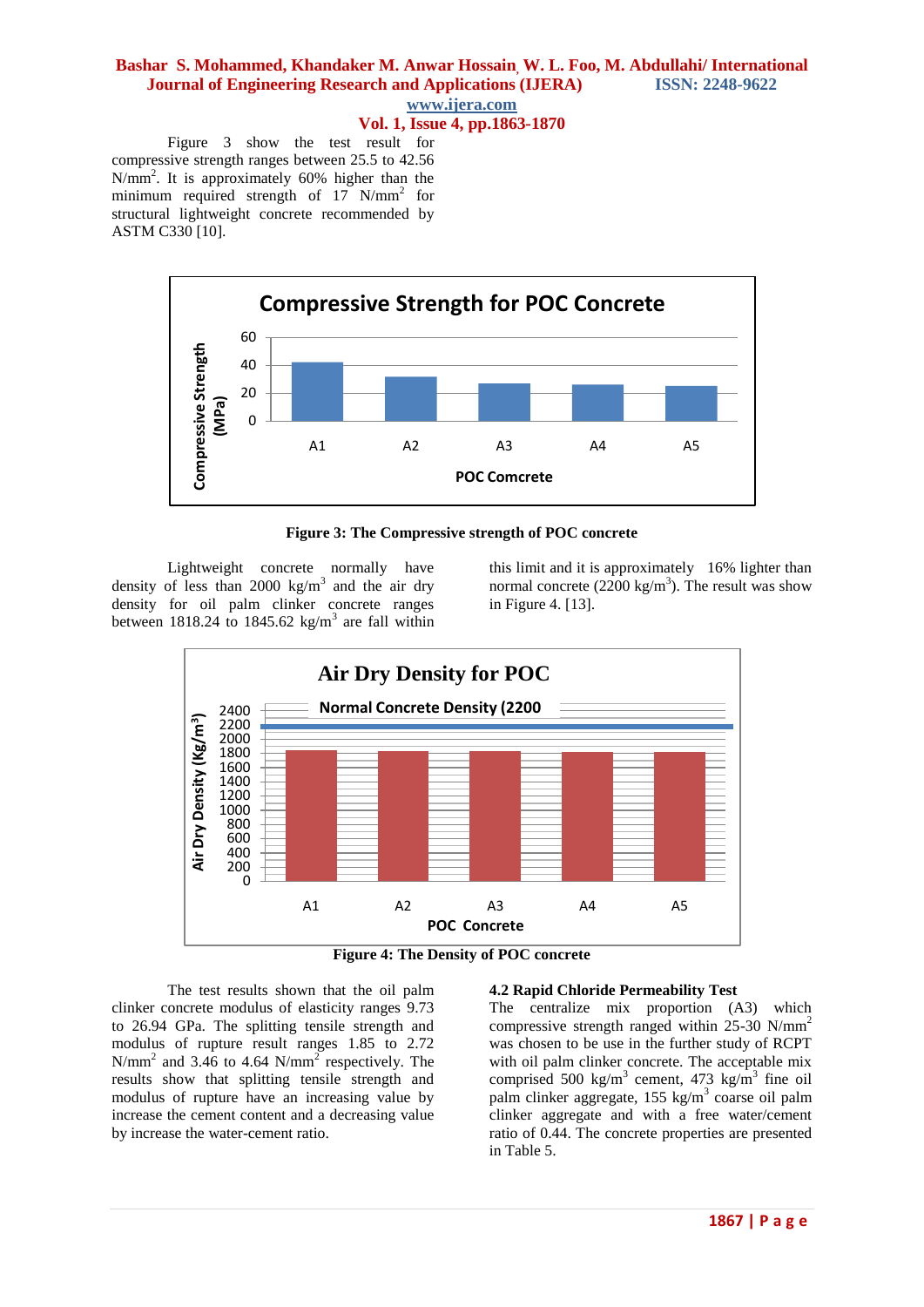### **www.ijera.com Vol. 1, Issue 4, pp.1863-1870 Table 5: Properties of oil palm clinker concrete**

| <b>Concrete Properties</b>         | Average of 3<br>sample |
|------------------------------------|------------------------|
| Air dry density $(kg/m^3)$         | 1832.95                |
| Compressive strength, 28days (MPa) | 27.15                  |
| Splitting tensile strength (MPa)   | 2.26                   |
| Modulus of rupture (MPa)           | 4.01                   |
| Elastic modulus (GPa)              | 16.87                  |

The object of the test was to evaluate the performance of POC concrete and compared the chloride permeability value with ASTM rating as Table 3. Chloride ion penetrability test were

conducted on cylinder specimens for each concrete mixture at 7, 28 and 90 days for POC concrete. The results of chloride permeability in coulombs for different age are given in Table 6.

| <b>Sample</b>  | 7 days Chloride<br><b>Permeability</b> |               | 28 days Chloride<br><b>Permeability</b> |               | 90 days Chloride<br><b>Permeability</b> |               |
|----------------|----------------------------------------|---------------|-----------------------------------------|---------------|-----------------------------------------|---------------|
|                | <b>Coulombs</b>                        | <b>Remark</b> | <b>Coulombs</b>                         | <b>Remark</b> | <b>Coulombs</b>                         | <b>Remark</b> |
| C1             | 5126                                   | H             | 4387                                    | H             | 3945                                    | М             |
| C <sub>2</sub> | 5389                                   | H             | 4294                                    | H             | 3972                                    | М             |
| C3             | 5174                                   | H             | 4573                                    | H             | 3871                                    | М             |
| Average        | 5230                                   | н             | 4418                                    | H             | 3929                                    | M             |

**Table 6: Chloride permeability for POC concrete with age**

The seven-day total charged passed for POC concrete are ranged from 5126 to 5389 coulombs and the average charge passed was 5230 coulombs. The twenty-eight day total charged passed for POC concrete are ranged from 4294 to 4573 coulombs and the average charge passed was 4418 coulombs. The ninety day total charged passed for POC concrete are ranged from 3871 to 3972 coulombs and the average charge passed was 3929 coulombs.

According to ASTM rating standard, POC concrete show high chloride-ion penetrability at age 7 days and 28 days. This high value of chloride-ion penetrability of POC concrete was expected because of the porous nature of POC. The chloride resistance of concrete is thus highly

dependent on the porosity of concrete in terms of pore size, pore distribution and interconnectivity of the pore system [26]. At age 90 days, POC concrete show moderate chloride-ion penetrability. From previous researches [27-30], concrete will exhibit a general downward trend in the amount of electrical charge passed with an increase in time. The result is show in Figure 5. With the age increasing, the cement paste hydrates the pores become less well connected and therefore more resistant to the passage of electrical current are recorded.

In preview research [28], moderate chloride-ion penetrability value was recorded for ordinary concrete which form by river sand. The RCPT result for POC concrete at age 90 days are comparable to ordinary concrete.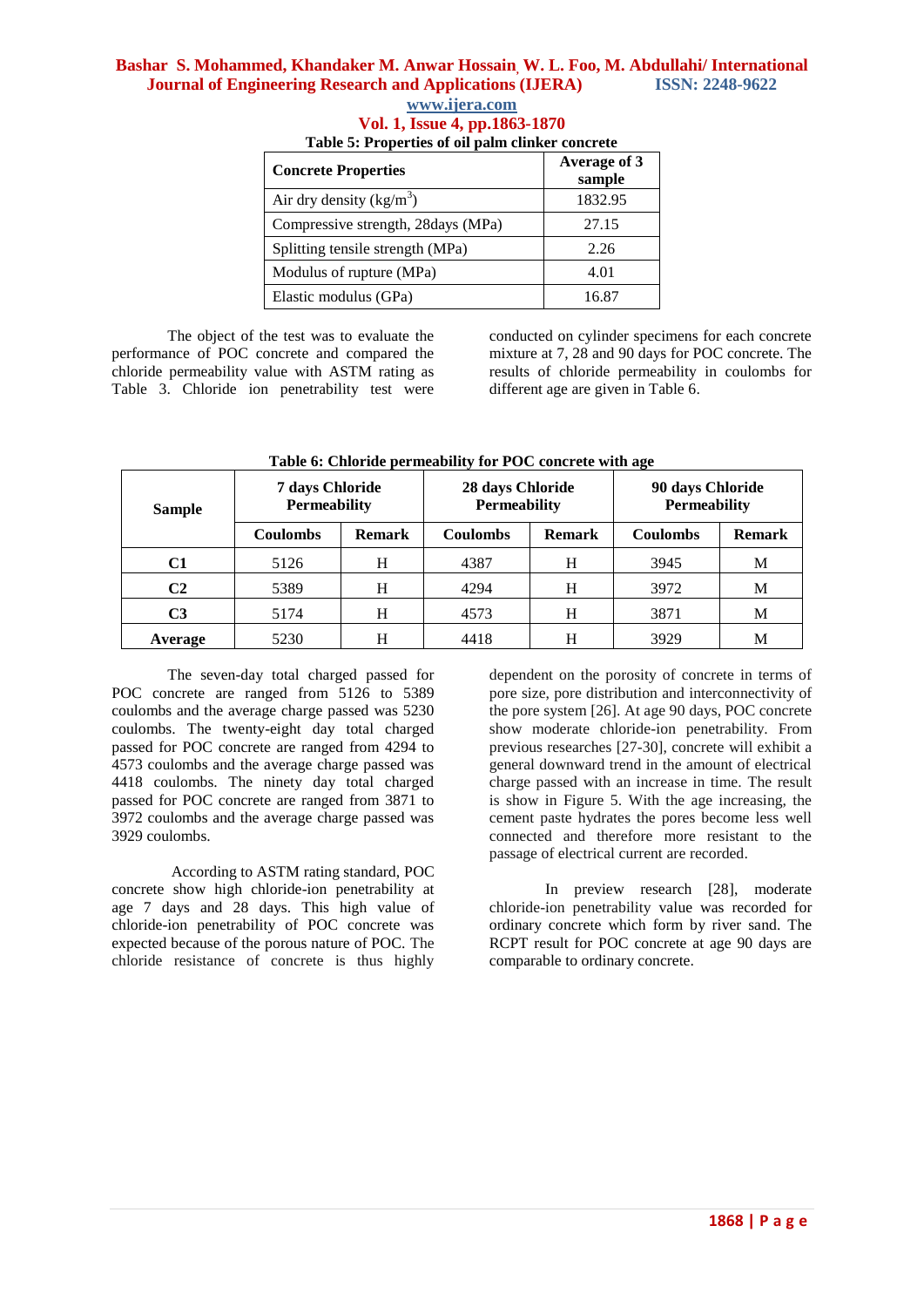

**Figure 5: RCPT value for different testing date**

### **5. Conclusions**

The result from this study shown that the chloride permeability value of oil palm clinker concrete is comparable to ordinary concrete and give encouragement for oil palm clinker to be used as aggregate in production of durable structural lightweight concrete. The following conclusions can be made on the basis of the current experimental results.

1. The compressive strength of POC concrete at age of 28 days ranges between 25.5 N/mm<sup>2</sup>to 42.56 N/mm<sup>2</sup> . It is approximately 60% higher than the minimum required strength of 17 N/mm<sup>2</sup> for structural lightweight concrete recommended by ASTM C330.

2. The density of POC concrete ranges between 1818.24 kg/m<sup>3</sup> to 1845.62 kg/m<sup>3</sup> are fall within the limit of lightweight and it is approximately 16% lighter than normal concrete  $(2200 \text{ kg/m}^3)$ 

3. The oil palm clinker concrete modulus of elasticity ranges 9.73 GPa to 26.94 GPa. The splitting tensile strength and modulus of rupture result ranges  $1.85$  N/mm<sup>2</sup> to  $2.72$  N/mm<sup>2</sup> and  $3.46$  $N/mm<sup>2</sup>$  to 4.64  $N/mm<sup>2</sup>$  respectively. The splitting tensile strength and modulus of rupture have an increasing value by increase the cement content and a decreasing value by increase the watercement ratio.

4. POC concrete show high value of chloride-ion penetrability at age of 7 days and 28 days due to the porous nature of POC.

5. Moderate value of chloride-ion penetrability was recorded for POC concrete in age 90 days resulted by the cement paste hydrates the pores become less well connected.

6. The results show that POC concrete are comparable to ordinary concrete. Therefore POC concrete are suitable to be use as durable structural lightweight concrete.

### **Reference**

[1] B.S. Mohammed, M.K.A. Hossain., Jacksonn, Grace and A Abdullahi. "Properties of crumb rubber hollow concrete block," Cleaner Production Journal, V. 23, 2012, pp. 57-67.

[2] B.S. Mohammed and C. F.Ong. "Mechanical and durability properties of concretes containing paper-mill residuals and fly ash," Construction and Building Materials Journal[. V.25, 2](http://www.sciencedirect.com/science?_ob=PublicationURL&_tockey=%23TOC%235702%232011%23999749997%232729734%23FLA%23&_cdi=5702&_pubType=J&view=c&_auth=y&_acct=C000050221&_version=1&_urlVersion=0&_userid=10&md5=0d179c8caad25e72ebb7cf2d88bdb641)011, pp. 717-725.

[3] B.S. Mohammed., N. A. Juwaini and Abdullahi, "Evaluation of rubbercrete based on ultrasonic pulse velocity and rebound hammer tests," Construction and Building Materials Journal*.* V. 25, 2011, pp. 1388-1397.

[4] B. S. Mohammed. "Structural Behavior and m-k value of composite slab utilizing concrete containing crumb rubber," Construction and Building Materials Journal. V. 24, 2010, pp 1214-1224.

[5] B.S. Mohammed and C. F.Ong. "Assessing the properties of freshly mixed concrete containing papermill residuals and class F fly ash," Journal of Civil Engineering and Construction Technology V.2,2011, pp. 17-26

[6] B. S. Mohammed and N. A. Juwaini. "Failure Mode and Modulus Elasticity of Concrete Containing Recycled Tire Rubber," The Journal of Solid Waste Technology and Management. V.37. 2011, pp16-24.